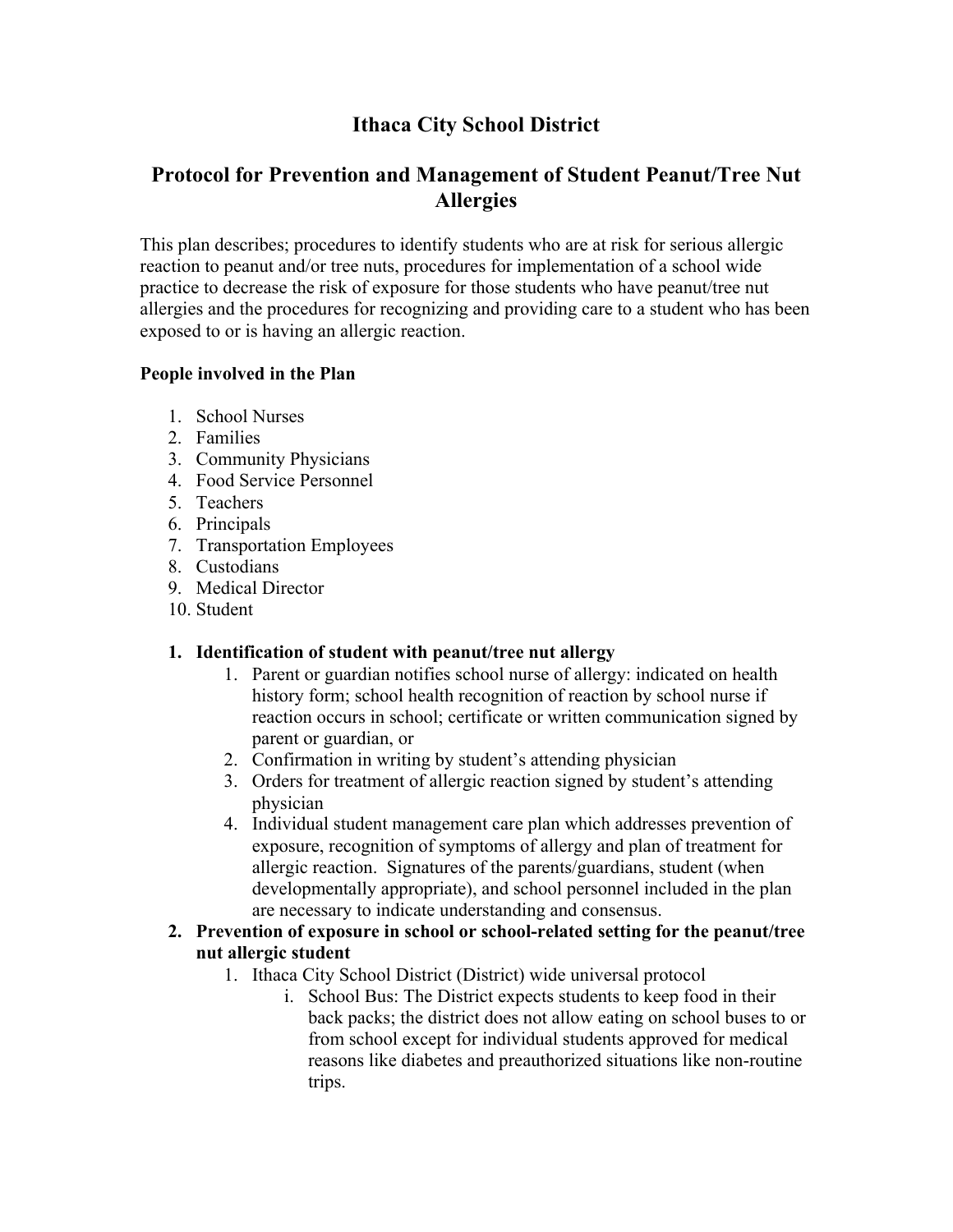- ii. The District expects students to eat in designated areas, which vary in Elementary, Middle and High school. The District does not allow eating in other venues without specific permission.
- iii. The District recommends that students and staff wash hands after eating at home, before getting on the school buses and after eating in school, especially if they have handled peanuts and or tree nuts.
- iv. The District requests students and staff will wash their hands every time they enter a peanut/tree nut-free classroom.
- v. The District, under the direction of the head school nurse or designee, will provide educational information about peanut/tree nut allergies and recognition and treatment of severe allergic reactions to bus drivers, other staff including food service and custodial, playground staff, teachers and administrators when requested.
- vi. The District will insure that peanut/tree nut free classrooms, peanut/tree nut free tables and other peanut/tree nut free common areas (library, offices) are maintained when the need is identified. The school nurse will provide peanut/tree nut-free signs for identified areas. The District will support students with peanut/tree nut allergies during events outside of school when the student is under the jurisdiction of the school district by addressing management on field trips as part of the individual student allergy care plan.

### **3. Prevention of exposure to peanut and or tree nuts of students identified as having an allergy**

- i. The school nurse will assume responsibility for developing and coordinating an individual student allergy care plan for any student in her school identified as having a peanut/tree nut allergy. The school nurse will work with the student, his parents/guardians and all of the school personal who are necessary to the implementation of the plan.
- ii. The school nurse will provide information and training as necessary to teachers, administrators, other staff and transportation staff pertinent to the care of the specific child. This may include teaching non-professional adults to administer Epi-Pens.
- iii. The school nurse will work with the classroom teachers to identify and develop a plan to minimize potential exposures in the classroom. The school nurse and in cases of young children, the classroom teacher and/or nurse will provide education to the other students in the classroom and their parents about maintaining a peanut/tree nut free environment. Maintaining a safe environment may require specific seating arrangements, hand washing protocols, monitoring of food/lunches brought into the classroom.
- iv. The student and his parents/guardians will be encouraged to bring food from home for consumption by the student in school. The school food service staff will ensure that a peanut tree nut free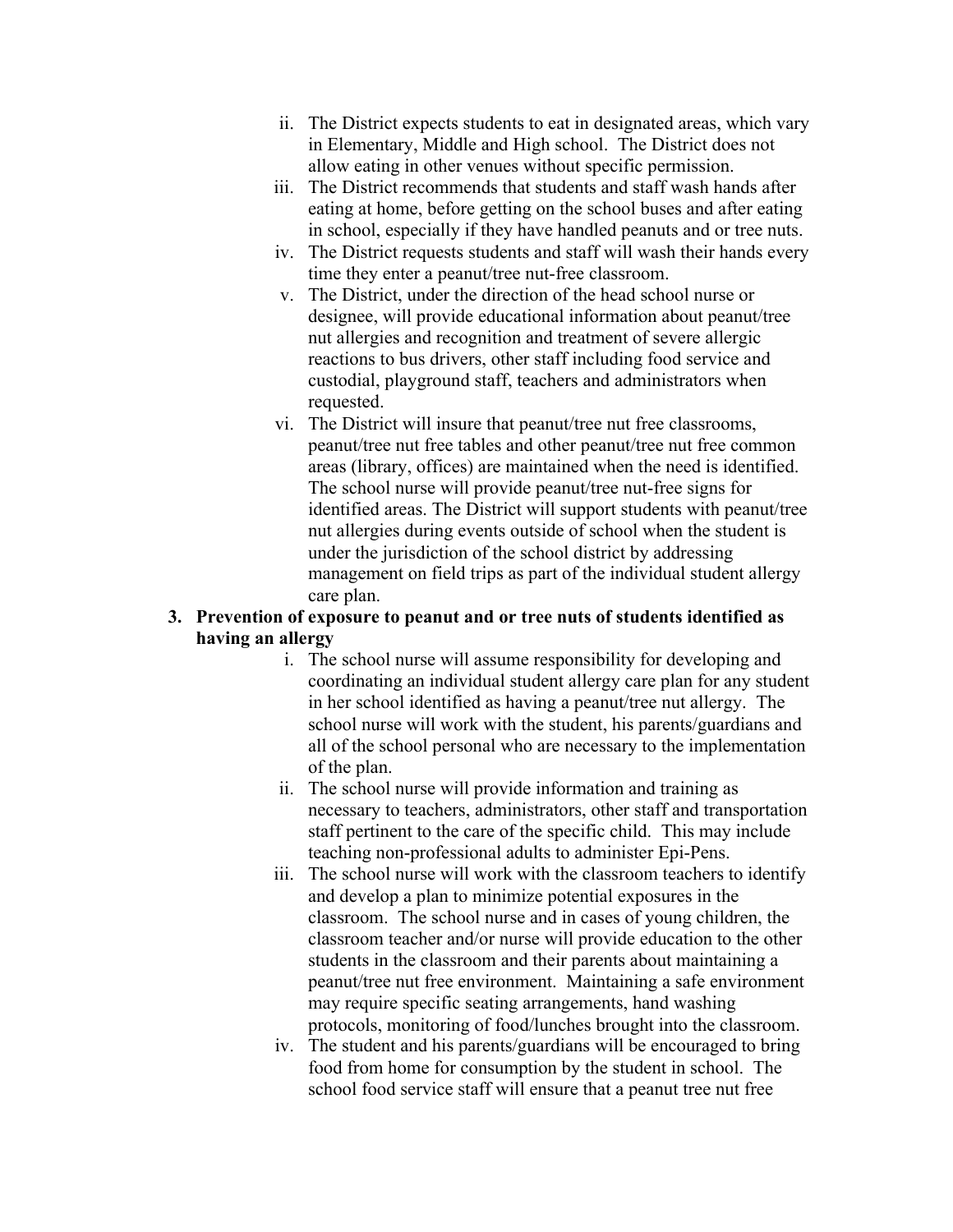eating space is available to the child if determined necessary. The school nurse will work with students and food service staff to provide peanut/tree nut-free food to students with allergies. The Director of Food Service will evaluate and discuss with the food preparation staff the steps in food preparation and distribution where peanut contamination is likely to happen.

- v. The school nurse will work with the playground and custodial staff who interact with the allergic student to develop a practical plan to minimize the risk of exposure. The school administrator may need to enforce rules about locations where food can be opened and eaten.
- vi. The school nurse will work with the transportation director or designee, and specific bus drivers as necessary, to develop a plan for decreasing exposure to peanuts/tree nuts on the bus and responding if the student has an allergic reaction on the bus.
- vii. The school nurse will work with the teacher and other staff as needed to minimize the likelihood that the student would have peanut/tree nut exposure during field trips, and to manage a reaction if one should occur. The plan will be determined by the nature of the field trip, the risks and resources anticipated in the specific situation.

#### **4. Management of peanut/tree nut-allergic students after exposure or having allergic reaction**

- 1. Anaphylaxis is a life-threatening allergic reaction and may happen after exposure to peanut/tree nuts in allergic people. Recognition and treatment of anaphylaxis by the school nurses is addressed in the ICSD Standing Medical Orders and Protocols. In the event of exposure to in a peanut/tree nut allergic student, the school nurse will follow the standing orders.
- 2. The parents/guardians of the peanut/tree nut-allergic student will provide epinephrine in a self-administration device accompanied by an order for administration from the student's attending physician.
- 3. Management of the student who has been exposed to peanut/tree nut but has no symptoms: The school nurse will evaluate the student; if the student has never had an anaphylactic reaction and has no symptoms, and the individual care plan does not state that **epinephrine should be administered after exposure even if there are no symptoms**, the nurse will monitor the student. Parent/guardian will be notified and asked to come for the student. If the student develops symptoms the nurse will administer epinephrine immediately. If the nurse administers epinephrine, 911 will be called and patient transported to emergency medical care.
- 4. **If a peanut/tree nut-allergic student has been exposed and has symptoms of anaphylaxis** as described in the ICSD Standing Medical Orders and Protocols, **the school nurse will administer epinephrine**, call 911, notify the parents/guardians and arrange transfer to emergency